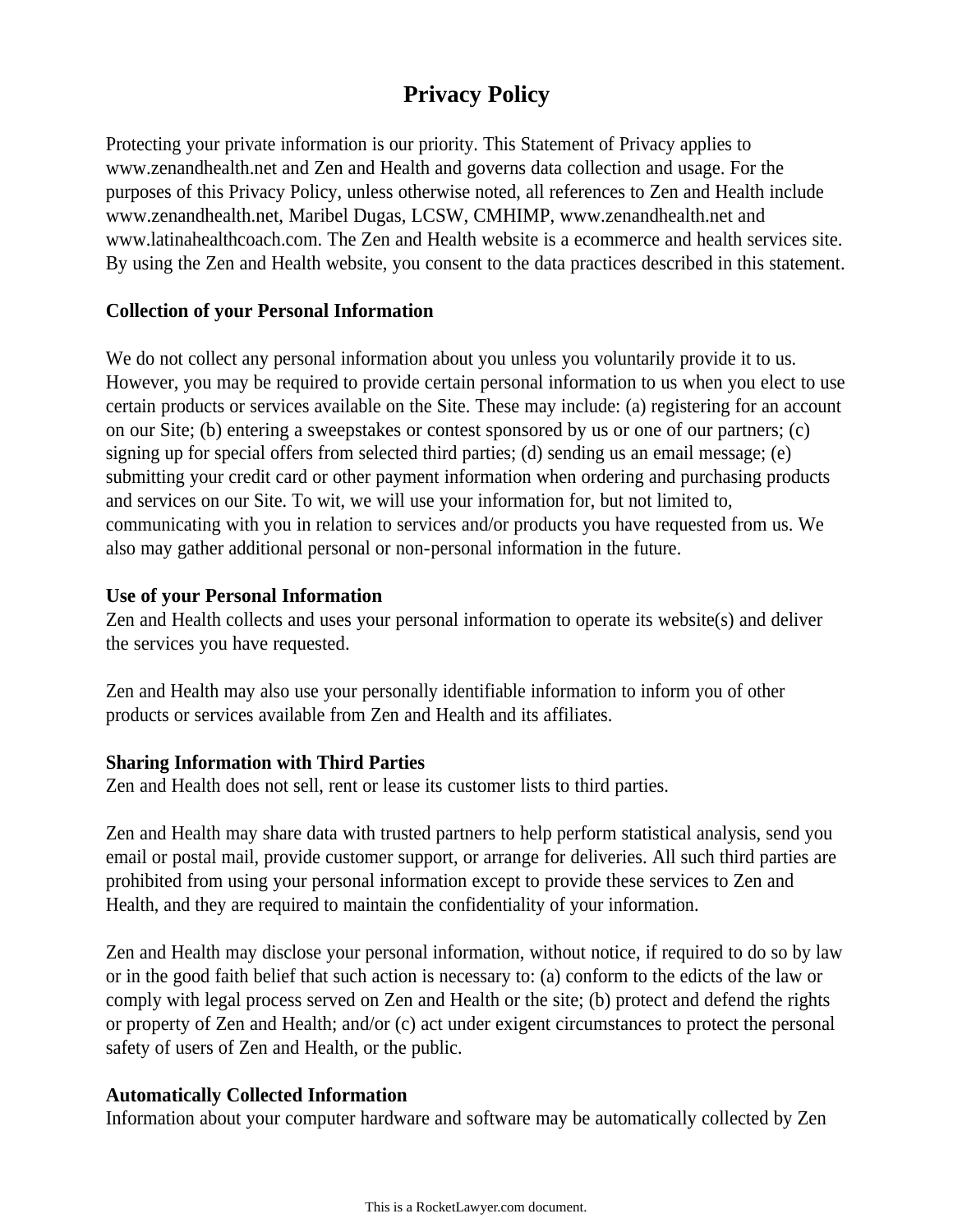and Health. This information can include: your IP address, browser type, domain names, access times and referring website addresses. This information is used for the operation of the service, to maintain quality of the service, and to provide general statistics regarding use of the Zen and Health website.

## **Use of Cookies**

The Zen and Health website may use "cookies" to help you personalize your online experience. A cookie is a text file that is placed on your hard disk by a web page server. Cookies cannot be used to run programs or deliver viruses to your computer. Cookies are uniquely assigned to you, and can only be read by a web server in the domain that issued the cookie to you.

One of the primary purposes of cookies is to provide a convenience feature to save you time. The purpose of a cookie is to tell the Web server that you have returned to a specific page. For example, if you personalize Zen and Health pages, or register with Zen and Health site or services, a cookie helps Zen and Health to recall your specific information on subsequent visits. This simplifies the process of recording your personal information, such as billing addresses, shipping addresses, and so on. When you return to the same Zen and Health website, the information you previously provided can be retrieved, so you can easily use the Zen and Health features that you customized.

You have the ability to accept or decline cookies. Most Web browsers automatically accept cookies, but you can usually modify your browser setting to decline cookies if you prefer. If you choose to decline cookies, you may not be able to fully experience the interactive features of the Zen and Health services or websites you visit.

#### **Links**

This website contains links to other sites. Please be aware that we are not responsible for the content or privacy practices of such other sites. We encourage our users to be aware when they leave our site and to read the privacy statements of any other site that collects personally identifiable information.

#### **Security of your Personal Information**

Zen and Health secures your personal information from unauthorized access, use, or disclosure. Zen and Health uses the following methods for this purpose:

- SSL Protocol

When personal information (such as a credit card number) is transmitted to other websites, it is protected through the use of encryption, such as the Secure Sockets Layer (SSL) protocol.

We strive to take appropriate security measures to protect against unauthorized access to or alteration of your personal information. Unfortunately, no data transmission over the Internet or any wireless network can be guaranteed to be 100% secure. As a result, while we strive to protect your personal information, you acknowledge that: (a) there are security and privacy limitations inherent to the Internet which are beyond our control; and (b) security, integrity, and privacy of any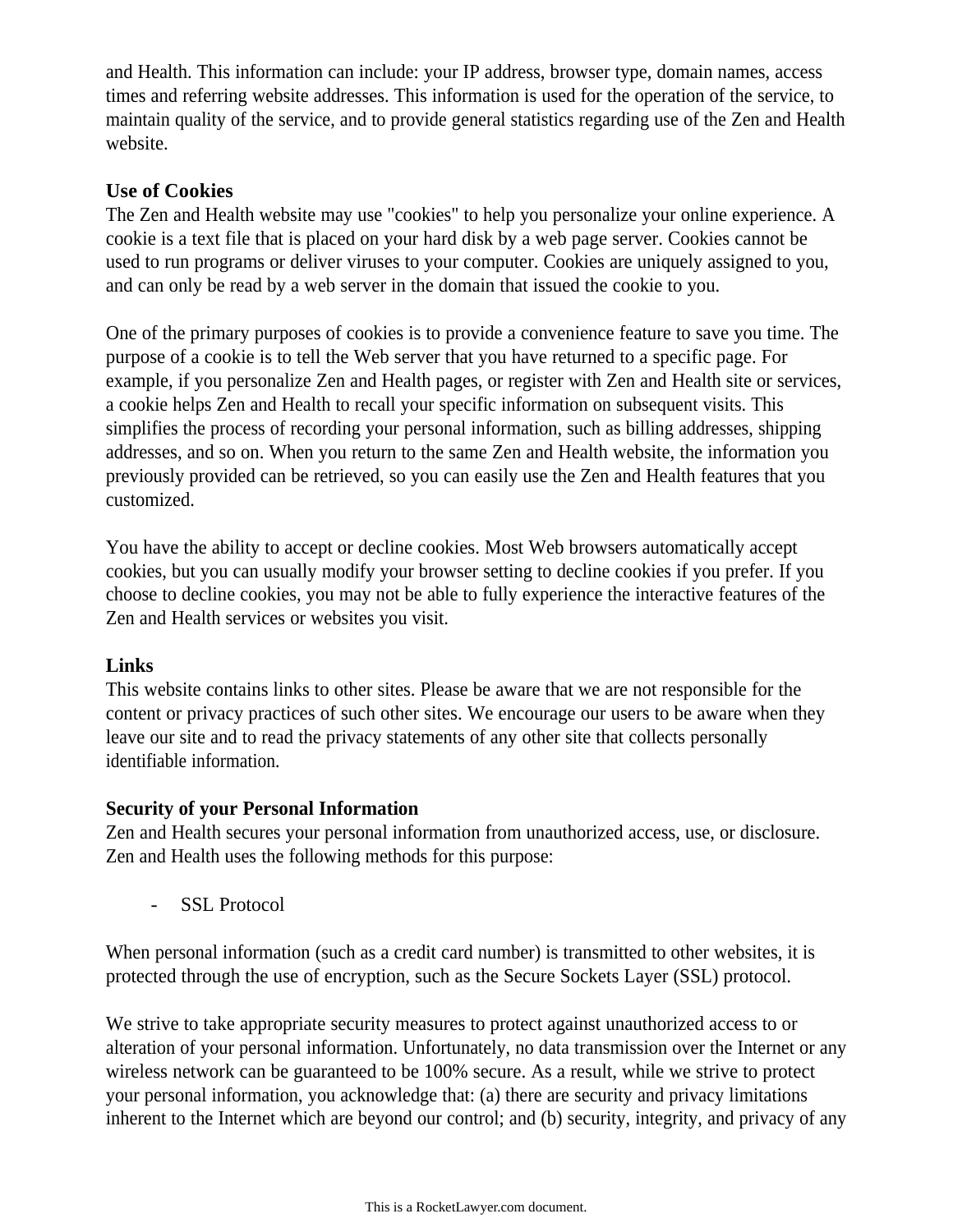and all information and data exchanged between you and us through this Site cannot be guaranteed.

## **Right to Deletion**

Subject to certain exceptions set out below, on receipt of a verifiable request from you, we will:

- Delete your personal information from our records; and
- Direct any service providers to delete your personal information from their records.

Please note that we may not be able to comply with requests to delete your personal information if it is necessary to:

- Complete the transaction for which the personal information was collected, fulfill the terms of a written warranty or product recall conducted in accordance with federal law, provide a good or service requested by you, or reasonably anticipated within the context of our ongoing business relationship with you, or otherwise perform a contract between you and us;
- Detect security incidents, protect against malicious, deceptive, fraudulent, or illegal activity; or prosecute those responsible for that activity;
- Debug to identify and repair errors that impair existing intended functionality;
- Exercise free speech, ensure the right of another consumer to exercise his or her right of free speech, or exercise another right provided for by law;
- Comply with the California Electronic Communications Privacy Act;
- Engage in public or peer-reviewed scientific, historical, or statistical research in the public interest that adheres to all other applicable ethics and privacy laws, when our deletion of the information is likely to render impossible or seriously impair the achievement of such research, provided we have obtained your informed consent;
- Enable solely internal uses that are reasonably aligned with your expectations based on your relationship with us;
- Comply with an existing legal obligation; or
- Otherwise use your personal information, internally, in a lawful manner that is compatible with the context in which you provided the information.

# **Children Under Thirteen**

Zen and Health does not knowingly collect personally identifiable information from children under the age of thirteen. If you are under the age of thirteen, you must ask your parent or guardian for permission to use this website.

# **Changes to this Statement**

Zen and Health reserves the right to change this Privacy Policy from time to time. We will notify you about significant changes in the way we treat personal information by sending a notice to the primary email address specified in your account, by placing a prominent notice on our site, and/or by updating any privacy information on this page. Your continued use of the Site and/or Services available through this Site after such modifications will constitute your: (a) acknowledgment of the modified Privacy Policy; and (b) agreement to abide and be bound by that Policy.